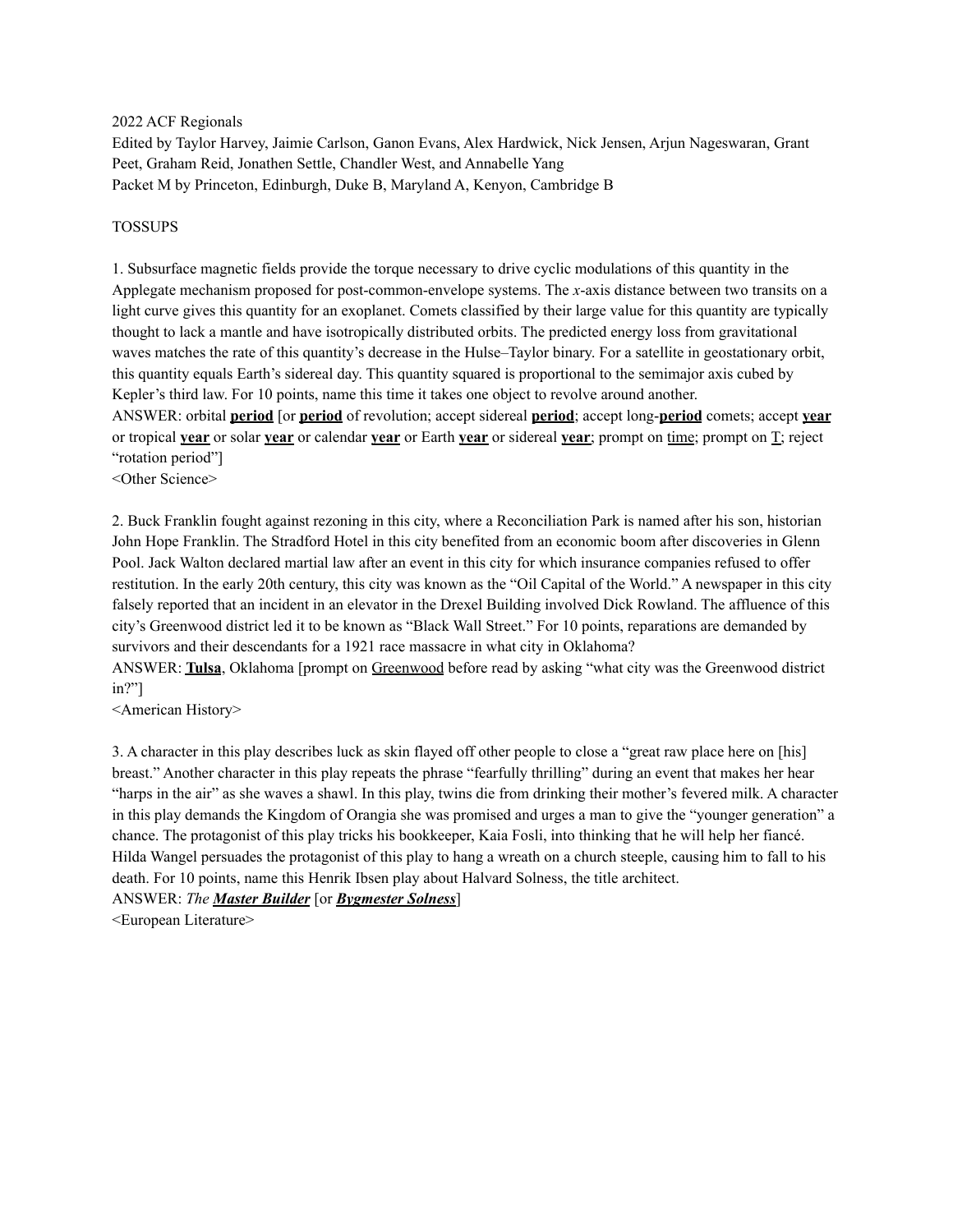4. George Rochberg ("ROCK-berg") controversially broke with serialism with his third piece in this genre, while his fourth through sixth pieces in this genre were recorded by an ensemble named for Concord. An "electric" piece in this genre protesting the Vietnam War asks its players to play percussion and tuned glasses across its 13 movements, the first of which evokes "electric insects." The Sonoran Desert inspired the first of five highly dissonant pieces in this genre by Elliot Carter. Pieces in this genre are often premiered by ensembles named for Irvine Arditti and the titan Kronos. George Crumb's *Black Angels* is a modified piece in this chamber genre that quotes an earlier piece in this genre, Franz Schubert's *Death and the Maiden*. For 10 points, name this genre played by a cello, viola, and two violins.

ANSWER: **string quartet** [accept Concord **String Quartet**; prompt on quartet; prompt on Kronos Quartet or Arditti Quartet]

<Classical Music>

5. One of these events resulted in a division into camps known as the "large majority" and the "elders" over the following of the "ten tenets." A group of 500 at one of these events was convened to counter the influence of a blasphemer named Balanda. Traditions disagree over whether an iteration of these events occurred in Kashmir or Sri Lanka. In one tradition, Rājagṛiha was the site of the first of these events, during which Upāli recited the first monastic rules and Ānanda recited the sermons. The Pāli canon was first written down at one of these events, of which there have been six in Buddhism. Nestorianism was condemned as a heresy at a 431 event of this type held in Ephesus. For 10 points, name these events that, in the Christian tradition, include gatherings at Chalcedon ("KAL-suh-don") and Nicea.

ANSWER: ecumenical **council**s [accept Buddhist World **Council**s; accept Church **council**s; accept **council**s of Buddhism; accept Buddhist ecumenical **meeting**s; accept *Saṅgāyana*; prompt on conventions] <Religion>

6. In a story by this author, a nephew tries to kill his uncle via an exploding clock because a palm reader predicted that the nephew would murder someone. In another story by this author, a character steals green paint after his bloodstains are cleaned with Pinkerton's Champion Stain Remover. This author wrote a story in which a swallow takes gold off a statue to give it to the poor. This author of "Lord Arthur Savile's Crime" and "The Canterville Ghost" wrote an essay that describes realism as "the rage of Caliban seeing his own face in a glass"; that preface by this author of "The Happy Prince" ends, "All art is quite useless," and accompanies a book whose title character leaves the actress Sibyl and murders the artist Basil Hallward. For 10 points, name this author of *The Picture of Dorian Gray*.

ANSWER: Oscar **Wilde** [or Oscar Fingal O'Flahertie Wills **Wilde**] <British Literature>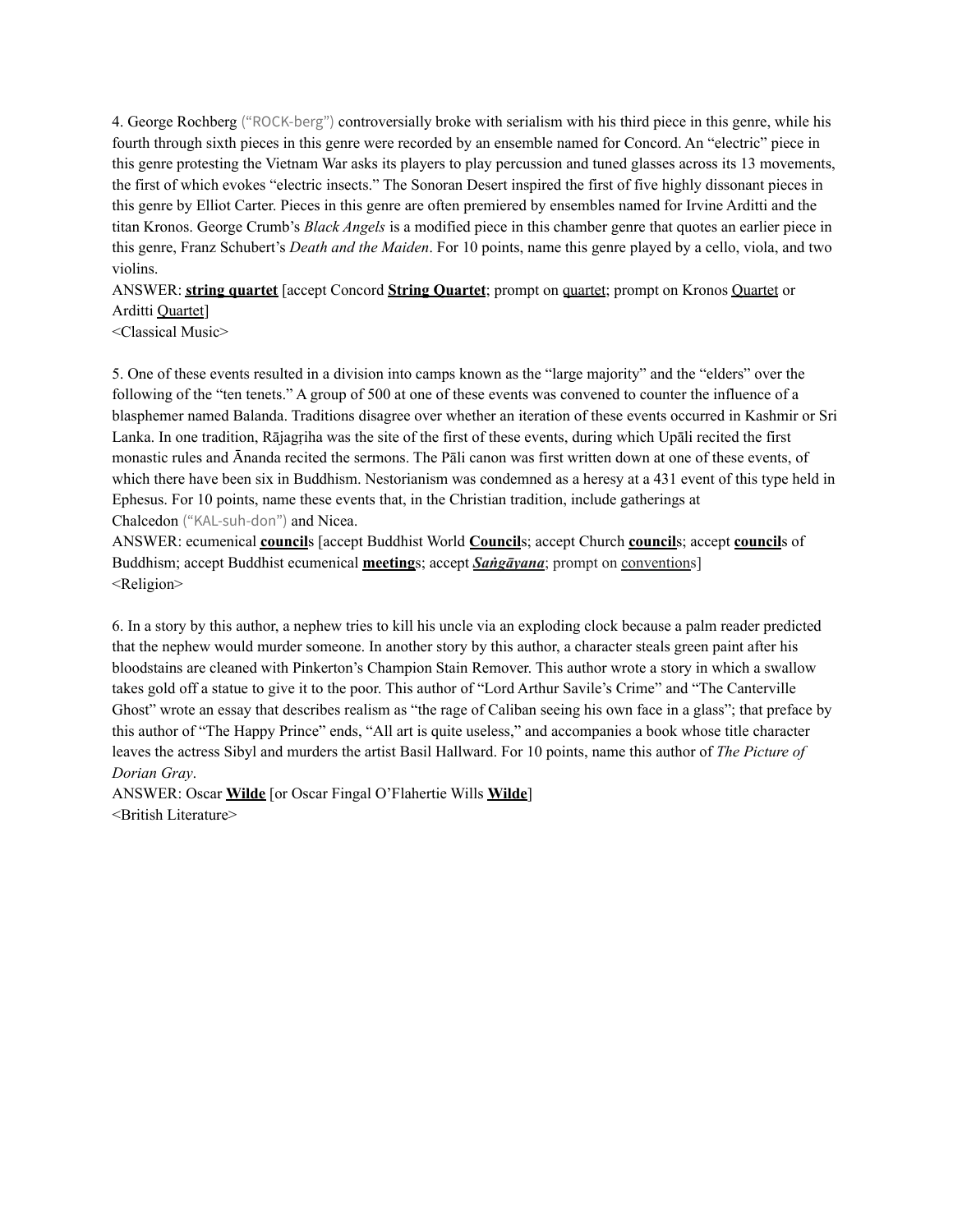#### *Note to moderator: Read the answerline carefully.*

7. A woman compared to one of these people "wouldn't have a Willie nor a Sam" in a music hall song by Fred Murray and R. P. Weston. Synthesizers accompany the organ at St. Giles Cripplegate Church on an album whose tracks are titled for these people by Rick Wakeman. These people sing "Ja" or "Nein" on a song parodying dating apps that features the tightening of a corset. The songs "Pastime with Good Company" and "Greensleeves" were apocryphally written for two members of this group. Toby Marlow and Lucy Moss composed a musical about these people that includes songs like "Haus of Holbein" and "Don't Lose Ur Head." For 10 points, name this group of women who appear in the musical *Six*, which incorporates the rhyme "divorced, beheaded, died, divorced, beheaded, survived."

ANSWER: the six **wives** of **Henry** VIII [prompt on Catherine of Aragon or Anne Boleyn or Jane Seymour or Anne of Cleves or Katherine Howard or Catherine Parr by asking "what larger group of women is she part of?"; accept answers **that list all the aforementioned wives by name**; prompt on *Six* or the six; prompt on British or English nobility; prompt on queens of England; prompt on "the widow next door" by asking "the woman in that song plays on what specific historical group of women?"] (The first line refers to "I'm Henery the Eighth, I Am.") <Other Fine Arts>

8. Upon an impromptu meeting with a ruler of this empire, Siniates scooped water from a nearby river and presented it to him as a gift. A letter composed by a ruler of this empire instructed royal treasurers in Jerusalem to provide Ezra with silver and supplies to perform ritual Jewish sacrifices. Within this empire, the angarium organized the delivery of messages. Influential queen consorts in this empire included Parysatis, a rival of Stateira, who orchestrated the murder of Tissaphernes. Themistocles ("theh-MIS-toh-kleez") served as governor of Magnesia in this empire after the failed "March of Ten Thousand" recorded in Xenophon's *Anabasis*. A ruler of this empire rebuilt the Royal Road between Sardis and Susa to connect satrapies. For 10 points, name this first Persian empire, founded by Cyrus the Great.

ANSWER: **Achaemenid** ("uh-KEE-meh-nid") Empire [accept **First Persian** Empire before read; prompt on Persian Empire before read] (Aelian wrote of Siniates meeting Artaxerxes II.) <Other History>

9. The four-gradient of the electromagnetic stress-energy tensor is proportional to this quantity. This quantity can be expressed as "the negative of elementary charge times electron density times drift velocity." The fact that the volume integral of the electric field dotted with this quantity equals the rate of work done by electromagnetic fields is used to derive Poynting's theorem. In Lorentz–Heaviside units with *c* set to one, (read slowly) the curl of the magnetic field equals this quantity plus the time derivative of the electric field (end read slowly). The equation "this quantity equals conductivity times electric field" is a form of Ohm's law. The charge flowing through a surface is given by the time integral of the surface integral of this quantity. For 10 points, name this quantity with units of amperes per square meter.

ANSWER: volume **current density** [accept **four-current** density; prompt on J; reject "current"; reject "surface current density" or "K"; reject "density"] <Physics>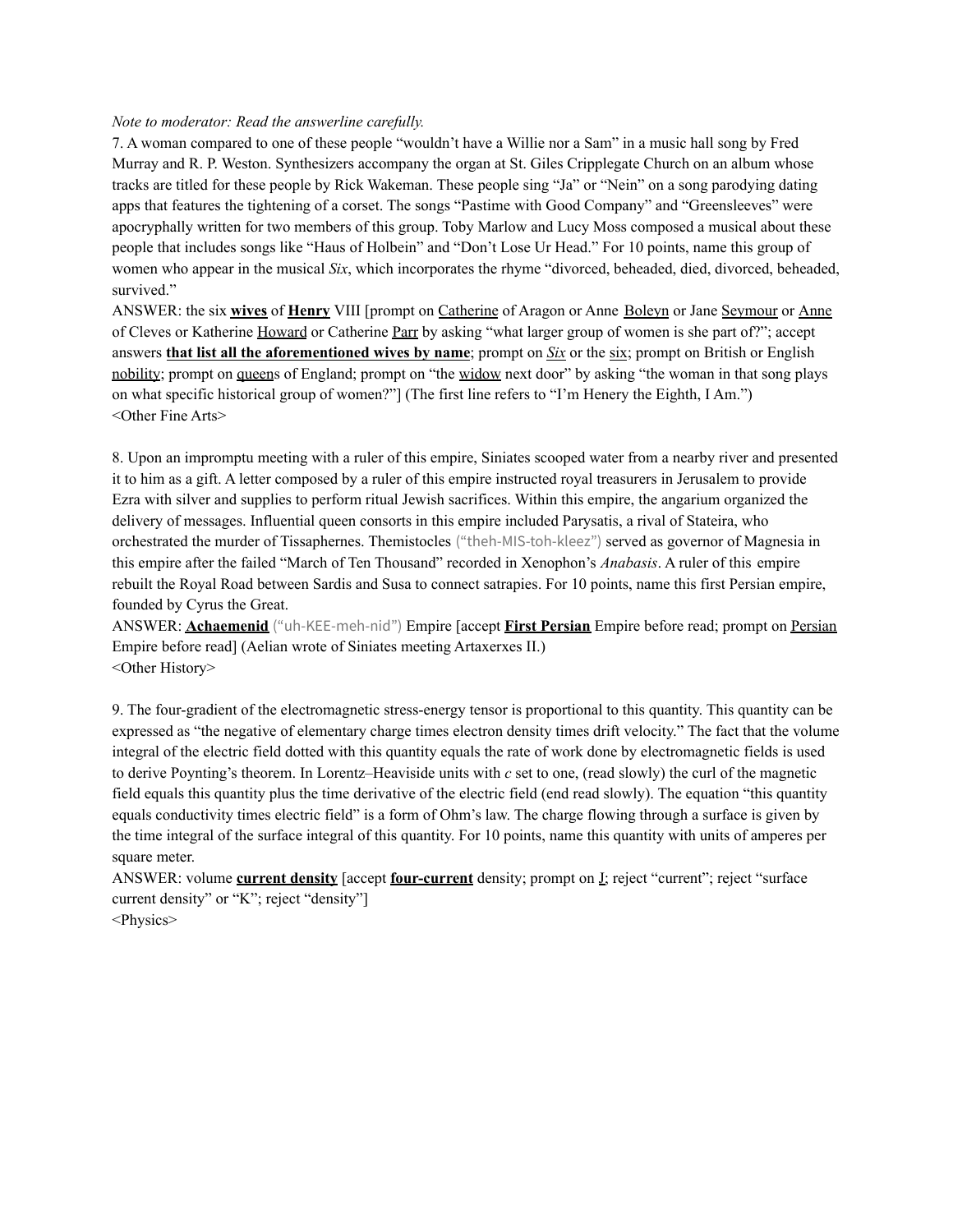10. Richard of Campsall attempted to "save" a theory of these things by differentiating "divided" and "composite" types of their components. Boethius ("bo-EE-thee-us") unusually used the Latin word *est* in examples of these things discussed in a text titled for "hypothetical" ones. Names like Barbara and Festino are used to identify the 14 valid moods, which consist of variations of these constructs. Copulas used in these things are symbolized with a lowercase A, E, I, or O. Aristotle divided the components of these things into universal or particular affirmatives and universal or particular negatives in *Prior Analytics*. For 10 points, identify these logical constructs that consist of two premises and a conclusion, such as "All men are mortal. Socrates is a man. Therefore, Socrates is mortal." ANSWER: **syllogism**s [or categorical **syllogism**s; accept modal **syllogism**s; accept *On Hypothetical Syllogisms*; prompt on categorical sentences by asking "those make up what larger logical constructs in this context?"] <Philosophy>

#### *Note to moderator: Read the answerline carefully.*

11. An outdated type of this technique forms two arms and a stuffer. The "TA" type of this technique is visualized *in silico* on SnapGene. In this technique, Rop ("ropp") proteins promote "stringent" rather than "relaxed" control and partitioning causes incompatibility. Directional topo kits aid in this technique, which may use giant BACs ("backs"), PACs ("packs"), or cosmids instead of small, high-copy "shuttles" like pUC ("puck") or pBR322. This technique is easier with minipreps but harder when type II enzymes that recognize a polylinker's "multiple sites" exhibit star activity. Self-ligation frustrates this technique, which creates replicons by using selectable markers and restriction sites on DNA vectors. For 10 points, what process of isolating and propagating recombinant DNA shares its name with the common term for somatic cell nuclear transfer that created Dolly the sheep? ANSWER: molecular **cloning** [or word forms like preparing a **clone**; accept multiple **cloning** sites or TA **cloning**; accept making **recombinant DNA** before read; accept DNA **assembly**; prompt on preparing a cDNA library; prompt on restriction digest or designing/isolating plasmids or preparing vectors or gene expression or DNA

replication by asking "as part of what specific task in molecular biology?"; reject "homologous recombination"] <Biology>

12. Players modeling these people ate more pretzels and banged their game pieces loudly in a study by Paul K. Piff, who wrote a 2012 *PNAS* paper about their unethical behavior. Michael Kraus and Dacher Keltner found these people to be less helpful and trusting, among other "solipsistic tendencies." These people name the dynamics of preferential attachment networks, also called the Matthew effect. These people may hire firms called "family offices." Lobbyists who cater to these people are criticized in Jacob Hacker and Paul Pierson's *Winner-Take-All Politics*. These people led Larry Bartels to call today's America the "new" version of a period circa 1870 to 1900. The Buffett Rule would apply to these people, who make up the donor class and pay more in progressive tax systems. For 10 points, what people rule in a plutocracy?

ANSWER: **rich** people [or the **wealthy** or **affluent** or ultra-**high-net-worth** individuals; accept **upper class** or **high class** or similar; accept **millionaire**s or **billionaire**s; accept **plutocrat**s before "plutocracy"; accept **rich**-get-richer dynamics; prompt on elite or aristocracy or philanthropists] (The study in the first line involved "rich" and "poor" *Monopoly* players. Bartels used the phrase "New Gilded Age.") <Social Science>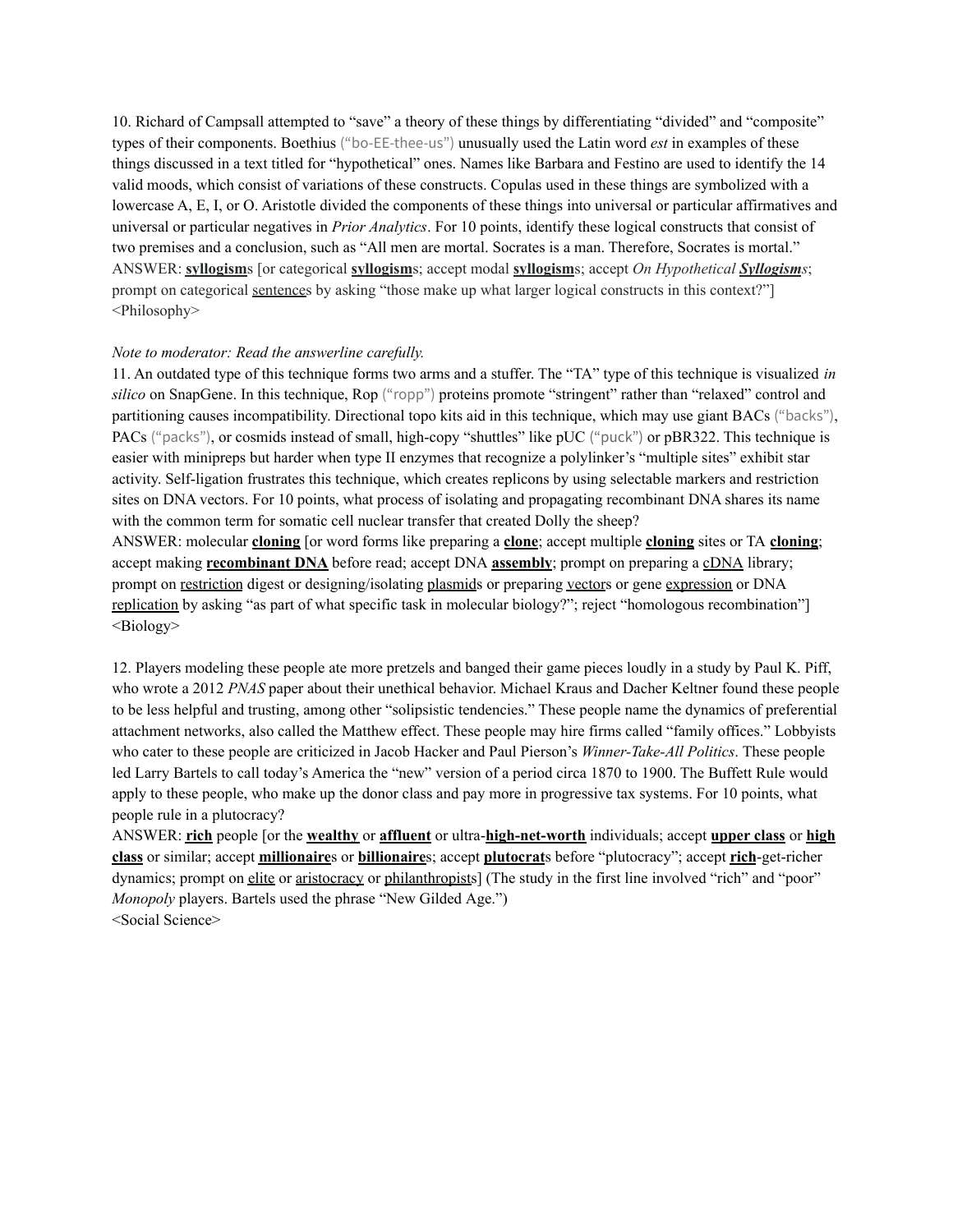13. A poem by this author defines hunger as "to give / the body what it knows / it cannot keep." In a novel by this author, two teenage boys ride bicycles while singing along to 50 Cent's "Many Men." This author described "the chief of police / facedown in a pool of Coca-Cola" in a poem interspersed with lyrics from "White Christmas." This author's only novel is framed as a letter to his mother, who works in a nail salon. The protagonist of that novel by this author explores his sexuality with the fentanyl-addicted Trevor and is abused by his mother Rose, who calls him Little Dog. For 10 points, what gay Vietnamese American author wrote the poetry collection *Night Sky With Exit Wounds* and the novel *On Earth We're Briefly Gorgeous*?

ANSWER: Ocean **Vuong**

<American Literature>

14. A 14th-century chronicle of this kingdom, the *Garden of Pages*, describes a rich queen who divorced a Lamtuna man who invaded Barghawata, and then co-ruled this kingdom with his cousin, who conquered Tlemcen. The pirate queen Sayyida al Hurra married a ruler of this kingdom's Zenata Wattasid dynasty. The 9th-century noblewoman Fatima al-Fihri founded this kingdom's University of al-Qarawiyyin under its first sharīfī royal dynasty, the Idrisids. This kingdom, whose name means "the west" in Arabic, expanded south of Sijilmasa ("see-jeel-MAH-suh") to Chinguetti and Taghaza ("tah-GAH-zah") under Ahmad al-Mansur of the Saadi dynasty. The Almohad Caliphate overthrew this kingdom's Almoravid dynasty. For 10 points, what North African kingdom built kasbahs to defend its imperial cities of Marrakech and Fez?

ANSWER: **Morocco** [or Kingdom of **Morocco**; or al-**Maghrib** al-Aqṣá or al-Mamlakah **al-Maghrib**iyah; accept **Almoravid** Empire or al-**Murābiṭūn** or **Almohad** Caliphate or al-**Muwaḥḥidūn** or **Saadi** Sultanate or **Sa'did**s or **Idrisid** dynasty or **Wattasid** Sultanate before each is read] (The first line is about the *Rawd al-Qirtas* and Zaynab an-Nafzawiyyah.)

<World History>

15. In an article on the "birth" of this painting, Wanda Corn argued against reading the artist's trip to Munich as the primary influence on it. This painting was on view outside the United States for the first time from 2016 to 2017 at the Royal Academy and Musée de l'Orangerie. This painting is referenced by the pose of Ella Watson standing in front of a flag in a photograph with the same name. This painting currently hangs in the Art Institute of Chicago, which purchased it for 300 dollars. Misreadings of this painting as satire often come from assuming the figures in it are meant to date to when it was painted and not to the building of the Dibble House that it depicts. For 10 points, the artist's sister and dentist modeled for what painting depicting rural Iowa life by Grant Wood? ANSWER: *American Gothic* [accept "The Birth of a National Icon: Grant Wood's *American Gothic*"] (The photograph is by Gordon Parks.) <Painting/Sculpture>

16. During a protest movement led by members of this ethnic group, police attacked their annual Irreecha festival. This ethnic group used the song "Maalan Jira," or "Do I Even Exist," as a rallying cry. The declaration of "I am [this ethnic group] first!" became the slogan of a campaign among its diaspora led by Jawar Mohammed. In 2000, the capital of this ethnic group's state was moved to Adama from Finfinne. Members of this ethnic group rose up after the assassination of singer Hachalu Hundessa ("hah-CHAH-loo HUN-dess-ah"). The government of Abiy Ahmed ("AH-bee AHK-med"), who is from this Cushitic ethnic group, fought against its Liberation Front in a conflict foreshadowing contemporary Tigray. For 10 points, name this largest ethnic group in Ethiopia, ahead of the

Amhara.

ANSWER: **Oromo**o [accept **Oromia** or **Oromiyaa**; reject "Ethiopian"] (The Oromoo refer to Addis Ababa as Finfinne.)

<Current Events>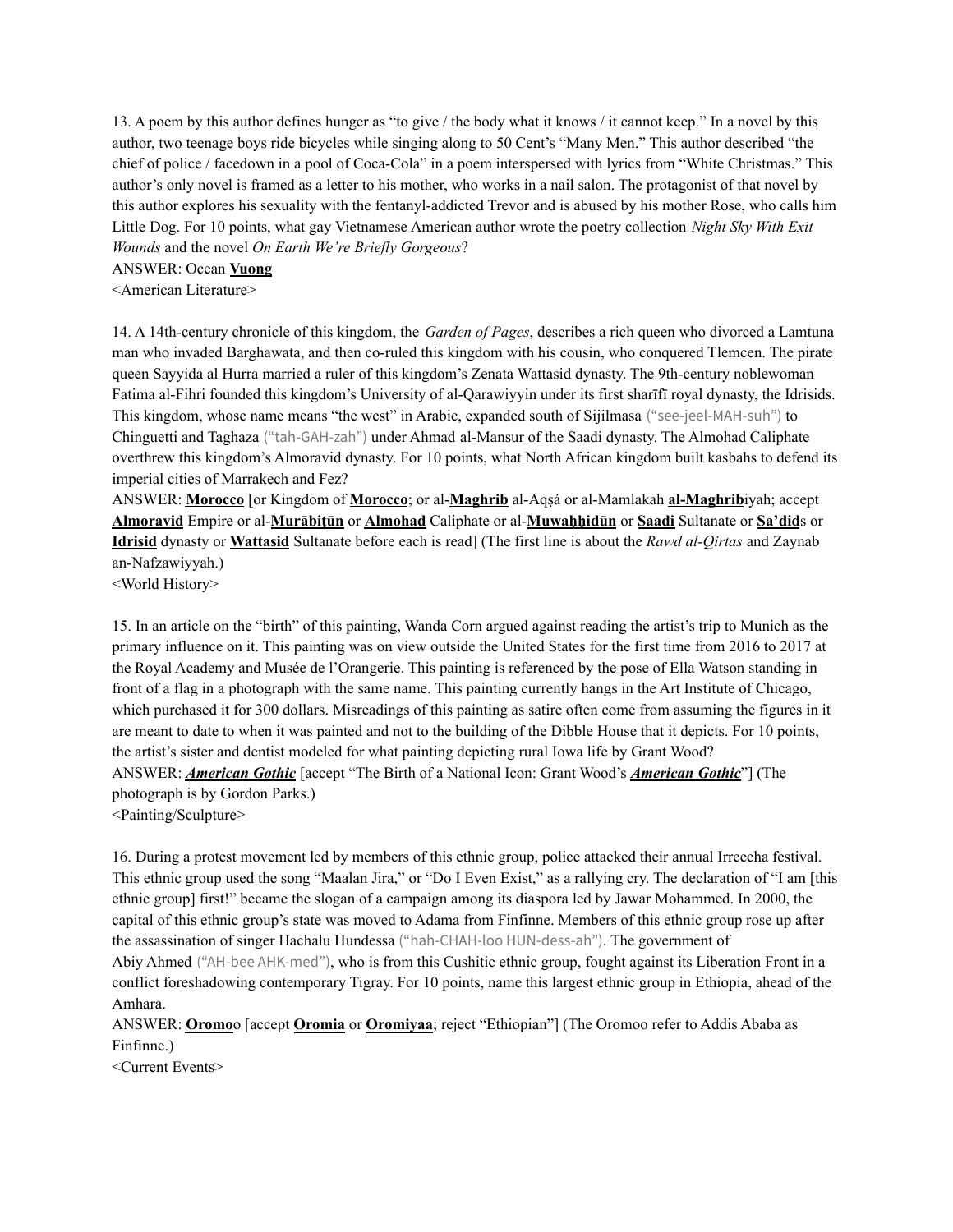17. In the *Lay of Atli*, Gunnar used one of these objects after being thrown into a snake pit by Attila the Hun. The Penn Museum houses one of these objects adorned with a lapis-bearded golden bull head that represents the power of Shamash. After being stolen by the Formorians, one of these objects killed nine men as it returned to its master; that example of these objects, Uaithne ("WEN-ya"), was used by the Dagda to order the seasons. Amphion ("AMF-ee-ahn") employed one of these objects to command heavy stones and construct the walls of Thebes. In compensation for stealing cattle from Apollo, Hermes offered one of these objects that he had invented with a tortoiseshell. For 10 points, name these musical instruments, one of which belonged to Orpheus and was placed in the stars.

ANSWER: **harp**s [or **lyre**s or **Lyra**; accept **cláirseach**; prompt on musical instruments or string instruments before read]

<Mythology>

18. In a form of this technique, a wiper produces a thin film from the feedstock to allow for fast heat transfer. The "batch stripper" setup for this technique differs from a "batch rectifier" in the location of the charge pot. In the extractive form of this technique, a new solvent is added, resulting in changes in fugacity. Glassware used in this technique may have "Vigreux" ("VEEG-roh")-type indentations or be packed with beads or Raschig rings to increase surface area. Maintaining two parts of the apparatus at different pressures allows the pressure-swing type of this technique to effectively "jump" azeotropes. Fractionating columns and condensers are used in, for 10 points, what technique that separates the components of a liquid mixture by boiling point?

ANSWER: **distillation** [accept thin film **distillation**; accept wiped film **distillation**; accept batch **distillation**; accept extractive **distillation**; accept fractional **distillation**]

<Chemistry>

19. A protagonist from this country notices her great-great-aunts "full of mothmirth and dry seedy shadows of laughter" in an epilogue titled "Moon Water Picking." In a novel from this country, a seven-year-old vomits when he hears French spoken on a boat; in that novel from this country, a traumatized boy who secretly calls himself Clare or Claro uses glass from a shop window to stab his abusive father, Joe Gillayley. In another novel from this country, Pai defies her grandfather Koro by trying to become village leader. A former painter lives alone in a tower in a novel from this country whose title is usually styled in lowercase; that painter is Kerewin Holmes. Novels from this country include *Whale Rider* and *the bone people*. For 10 points, name this country whose authors Witi Ihimaera ("wee-tee ee-hee-mah-EH-rah") and Keri Hulme often draw on their Māori heritage. ANSWER: **New Zealand** [or **Aotearoa**]

<World Literature>

20. This leader turned a 500-room model women's prison devised by Victoria Kent into a brutal detention center for over ten thousand political prisoners. The identification and exhumation of mass graves populated during the reign of this leader is the goal of the Association for the Recovery of Historical Memory, or ARMH. He's not Pinochet, but an inquiry by Judge Baltasar Garzón into crimes committed by this leader was dropped for violating a general amnesty agreement colloquially referred to as the "Pact of Forgetting." Members of the Catholic Opus Dei organization served as ministers to this leader, who promoted the Vertical Syndicate as his country's sole trade union. This leader was buried in the Valley of the Fallen. For 10 points, name this longtime dictator who ruled Spain until 1975.

ANSWER: Francisco **Franco** [or Francisco **Franco** Bahamonde] <European History>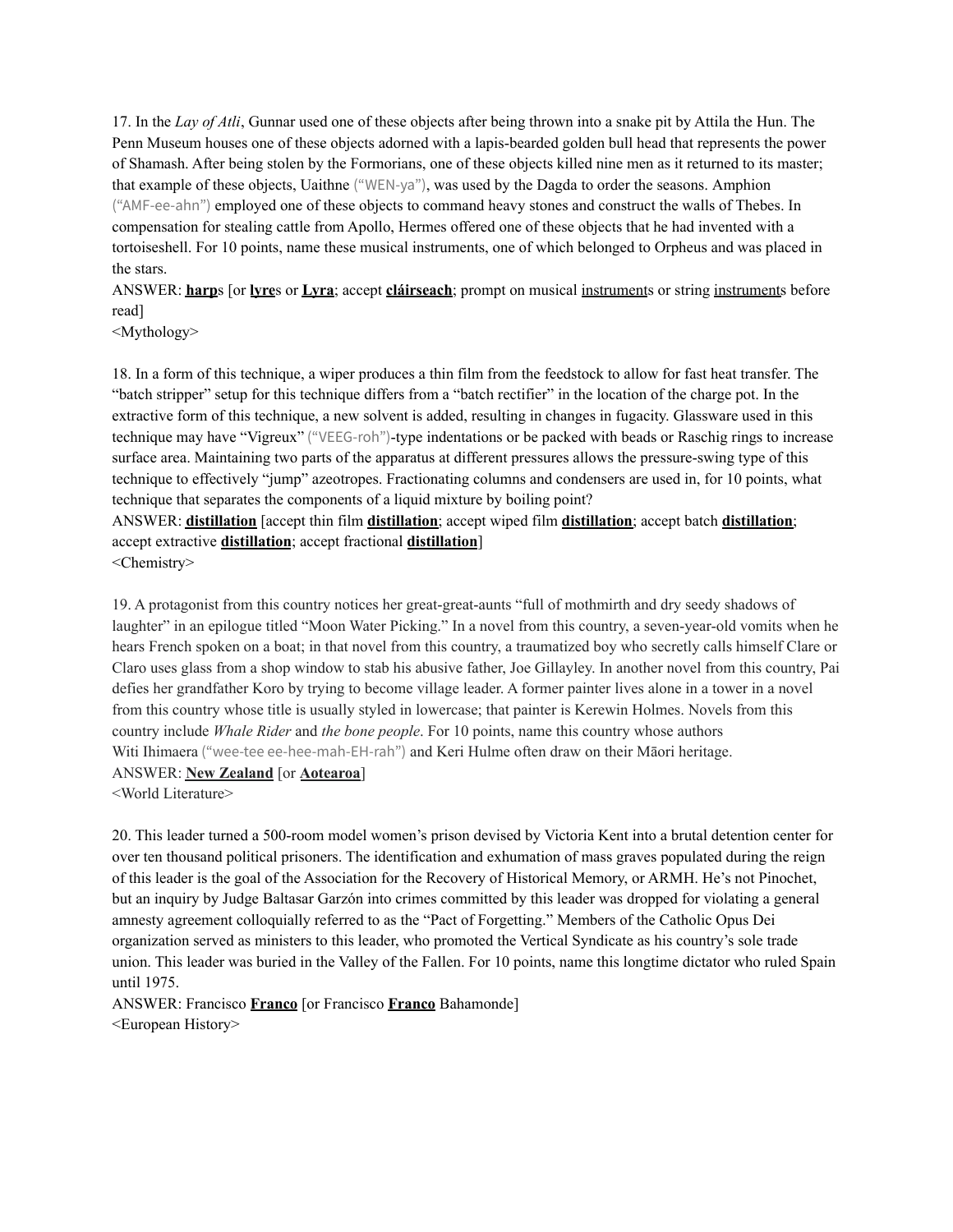Tiebreaker. A king from this dynasty supported a rural scientific society called Friends of the Country, whose member Fausto Elhuyar first isolated tungsten. The land reforms of a king from this house led to the end of the mesta system. The depression of a king from this house led to his brief abdication, during which he was succeeded by his son Louis, who died of smallpox seven months later. After the Alcázar burned down, a king from this house built the largest palace complex in Europe, the Palacio Real. José del Campillo y Cossío was the architect of this house's namesake economic "reforms." This dynasty took control of Spain after the Treaty of Utrecht ended the War of the Spanish Succession. For 10 points, Charles III and Philip V were members of what Spanish dynasty with French origins?

ANSWER: Spanish house of **Bourbon** [or **Bourbon** dynasty; or house of **Bourbon**-Anjou; or casa de **Borbón**; accept **Bourbon** Reforms or Reformas **Borbónicas**]

<European History>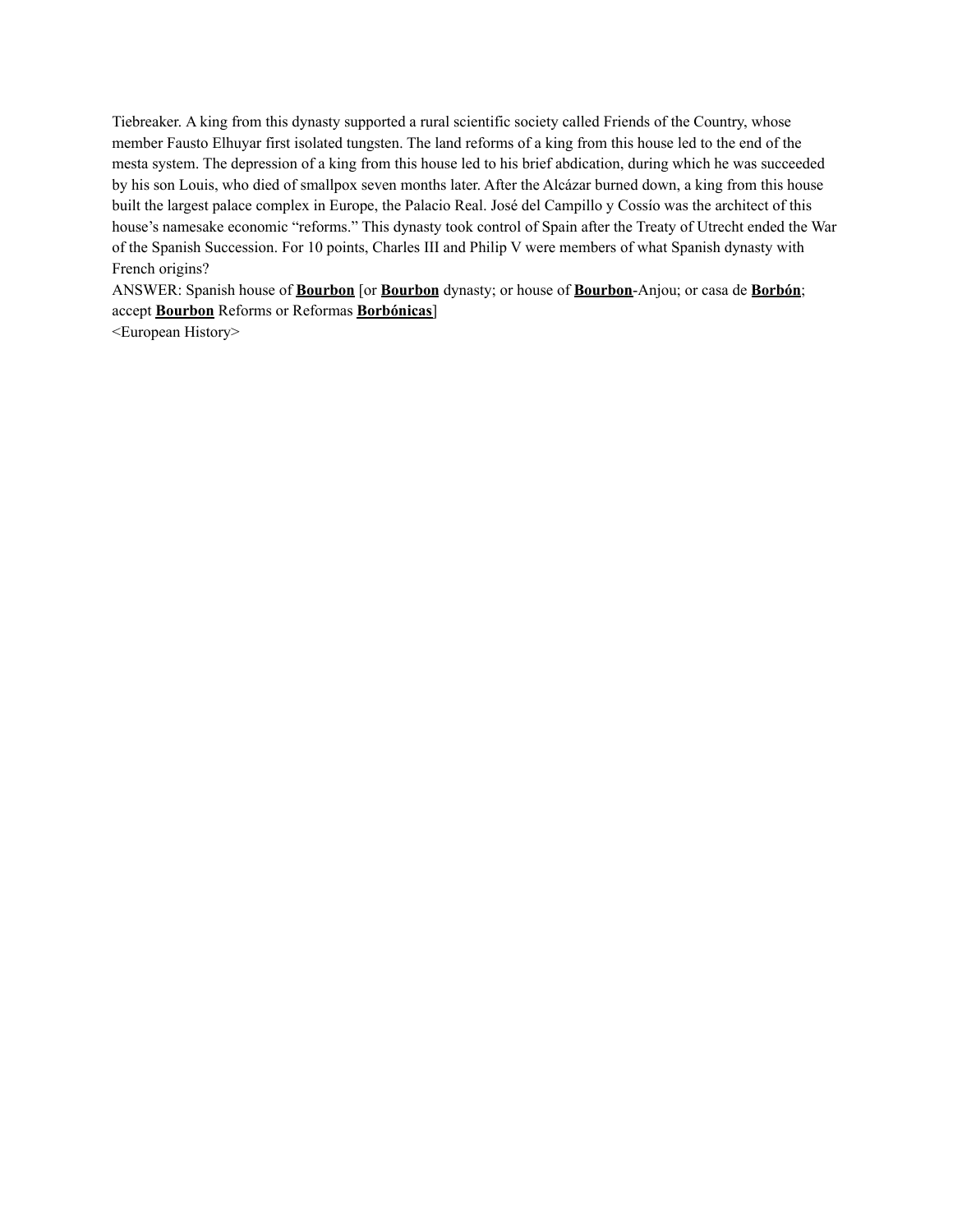#### BONUSES

1. *Description acceptable.* To perform this action, First Man plants a reed that grows to the sky and sends a badger and locust to explore. For 10 points each:

[10h] Identify this action that also occurs as travelers escape a flood caused when the coyote First Angry steals the children of a water monster. Another instance of this action occurs after the first people offend the swallow people and are asked to leave.

ANSWER: **ascend**ing through **worlds** [accept any answers indicating **traveling** between or **enter**ing different **worlds**; accept specific worlds, like the Fifth **World**; accept, but DO NOT REVEAL, **Dinetah** or the **Navajo homeland** in place of a specific world; prompt on traveling or migration with "to where?"; reject answers indicating "descent" or "falling between worlds"

[10m] Humans led by First Man, First Woman, and two coyotes pass through different worlds to arrive at the homeland of these people. Changing Woman departs to live with the Sun some time after giving birth to culture heroes of these people.

### ANSWER: **Navajo** [or **Diné**]

[10e] In Zuni mythology, the creator Awonawilona sends two figures with this familial relationship to guide humanity up through four "wombs." A Navajo pair of heroes with this relationship slay many monsters, while Mayan heroes with this relationship defeat the lords of Xibalba ("shee-BAHL-bah").

ANSWER: **twin**s [prompt on siblings or brothers]

<Mythology>

2. Benzophenones like bisoctrizole ("biz-OCT-trai-ZOL") are additives that slow this process thanks to their broadband absorption below 380 nanometers. For 10 points each:

[10h] Name this process that degrades materials like PET and polystyrene. It proceeds through Norrish reactions, which cause chain scission.

ANSWER: **photooxidation** [accept **photodegradation**; prompt on <u>oxidation</u> or degradation]

[10m] Salts of this transition metal can be added to plastics to promote photooxidation, supposedly enhancing biodegradability. Salts of this element in its +7 oxidation state are strong oxidizers.

ANSWER: **manganese** [or **Mn**; accept **Mn** +7]

[10e] In addition to photooxidation, rubber polymers can be degraded by exposure to this gas. In the atmosphere, this gas is produced from oxygen by UV light and is broken down by CFCs.

ANSWER: **ozone** [or **O<sup>3</sup>** ("O three")]

<Chemistry>

3. After a debate at this institution about whether immediate emancipation was preferable to colonization, its trustees banned the discussion of abolition entirely. For 10 points each:

[10h] Name this Presbyterian institution founded in Walnut Hills. Asa Mahan joined a group of "rebels" that left this institution and served as the first president of a successor college.

ANSWER: **Lane** Theological Seminary [accept the **Lane** Rebels] (The successor college was Oberlin College.) [10e] The response to the debates was overseen by the college's president Lyman Beecher, whose children included this author of *Uncle Tom's Cabin*.

ANSWER: Harriet Beecher **Stowe** [or Harriet Elisabeth Beecher **Stowe**]

[10m] The Lane Rebels wrote a statement in this abolitionist newspaper, whose publisher feuded with Frederick Douglass. A letter published in this Boston-based newspaper ended with the line "AND I WILL BE HEARD." ANSWER: *The Liberator* (The publisher was William Lloyd Garrison.)

<American History>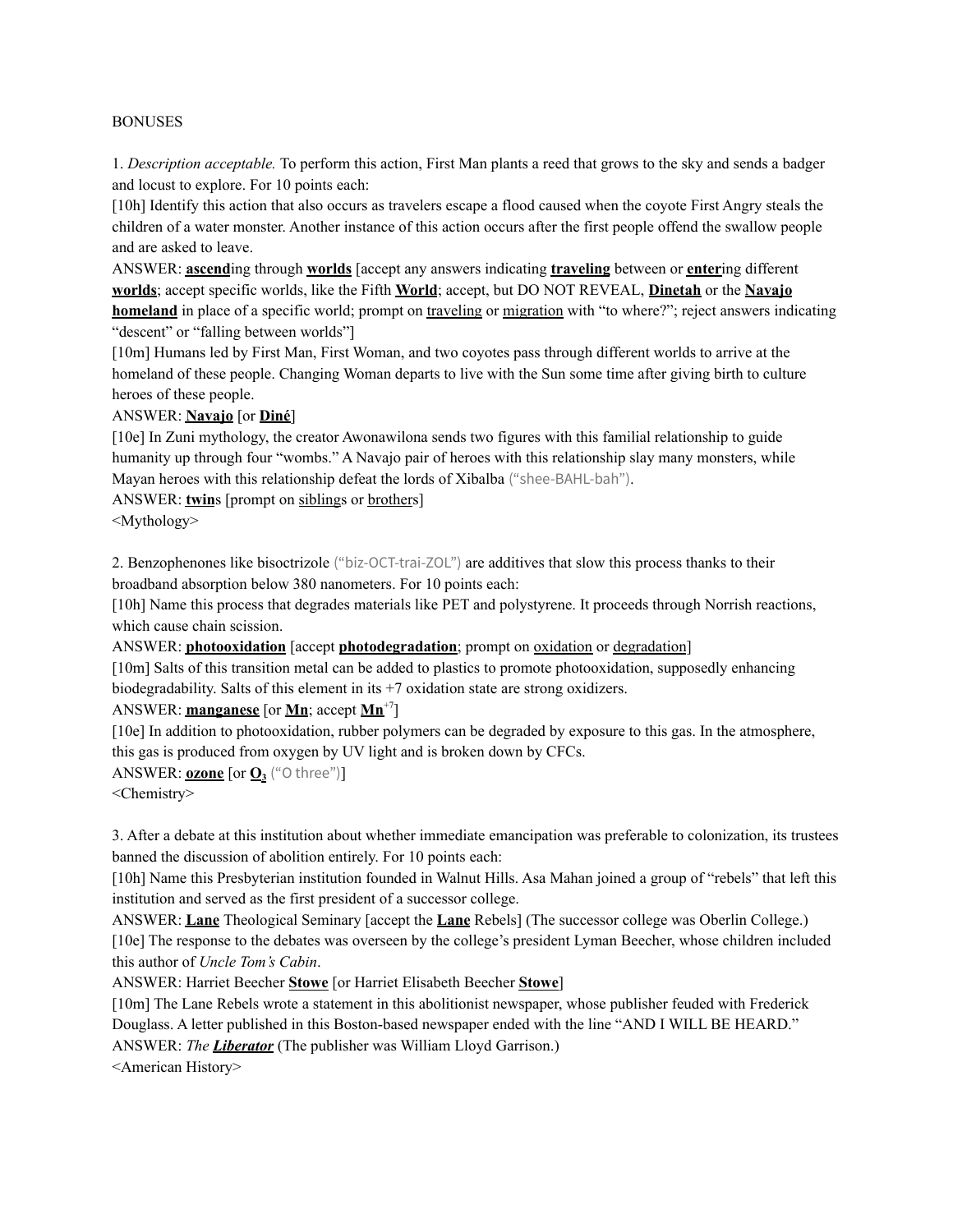4. This author declared, "How many of ME ME ME / have died / since they came that night," in a poem included in the collection *Black-Label*. For 10 points each:

[10h] Name this poet born in Cayenne. A European colonial government banned this author's first volume of poetry, the 1937 collection *Pigments*.

ANSWER: Léon-Gontran **Damas** [or Léon **Damas** or Lionel Georges André **Cabassou**]

[10m] While at school abroad, Damas met this lifelong friend and collaborator. This poet's works include the essay *Discourse on Colonialism* and the book-length poem *Notebook of a Return to My Native Land*.

ANSWER: Aimé **Césaire** ("ay-MAY say-ZAIR") [or Aimé Fernand David **Césaire**]

[10e] Damas and Césaire both wrote in this language. They were both leading figures within the Négritude literary movement, whose name derives from this language.

### ANSWER: **French** [or **français**]

<World Literature>

5. An arrangement of one of these pieces by Robert Wedraogho that uses the traditional instruments of Burkina Faso was among a slew of "world music" versions of these pieces recorded following Vatican II. For 10 points each: [10e] Name this type of Catholic liturgical piece made up of parts like the Kyrie ("KEE-ree-ay") and the Gloria. Palestrina ("pah-lehs-TREE-nuh") did not actually save polyphony by composing one titled for Pope Marcellus II. ANSWER: **mass**es [or **missa** or **messes**; accept **missa** brevis; accept Pope Marcellus **Mass**]

[10h] The most popular of the world music masses is likely a version arranged by Father Guido Haazen for an ensemble from this modern-day country. The OK Jazz ensemble from this country played its distinctive style of rumba, which evolved into soukous music.

ANSWER: **Democratic Republic of the Congo** [or **DRC** or **Congo-Kinshasa**; or **République démocratique du Congo**; prompt on Congo; reject "Republic of the Congo"]

[10m] Another world music mass is the *Misa Criolla* by Ariel Ramírez, which incorporates the folk music of this country. A set of piano "danzas" from this country was composed by native son Alberto Ginastera ("hee-nah-STAIR-uh").

ANSWER: **Argentina** [or **Argentine** Republic or República **Argentina**]

<Classical Music>

6. This genomic quantity is sensed when RNF12 degrades REX1 ("rex-1") in the promoter-proximal region of the lncRNA ("link-R-N-A") Xist ("exist"), which performs X-inactivation. For 10 points each:

[10m] Identify this quantity that underlies a common type of genomic structural variation caused by gene duplications. Female mammals are homogametic, so they have double this quantity for the X chromosome and need "compensation."

ANSWER: gene **dosage** [or gene **dose**; accept **dosage** compensation; accept X-**dosage**; accept **copy number** or **copy number** variation or **CNV** or **number** of **copies** of a gene; prompt on polyploidy by asking "polyploidy increases what quantity at the level of individual genes?"]

[10e] Elena Conti's group found that the MLE helicase recognizes this nucleobase in order to remodel the roX lncRNAs that mediate *Drosophila* ("druh-SAH-fih-lah") dosage compensation. This nucleobase is found in RNA instead of thymine ("THIGH-meen").

ANSWER: **uracil** [or **U** or **Ura**; accept **uridine** or **Urd**; or **pyrimidine-2,4(1H,3H)-dione** or 2,4-**pyrimidinediol**] [10h] The uracil in ribosomal RNAs is often modified by pseudouridylation ("pseudo-uridyl-ation") performed by these noncoding RNAs, which are "hosted" by conserved chaperone genes. Bacteria use site-specific enzymes instead of these RNAs with C/D box or H/ACA box domains.

ANSWER: **snoRNA**s ("snow-R-N-As") [or **small nucleolar** RNAs; accept **snoRNA** host genes; prompt on small RNAs or guide RNAs; reject "snRNAs" or "small nuclear RNAs"] <Biology>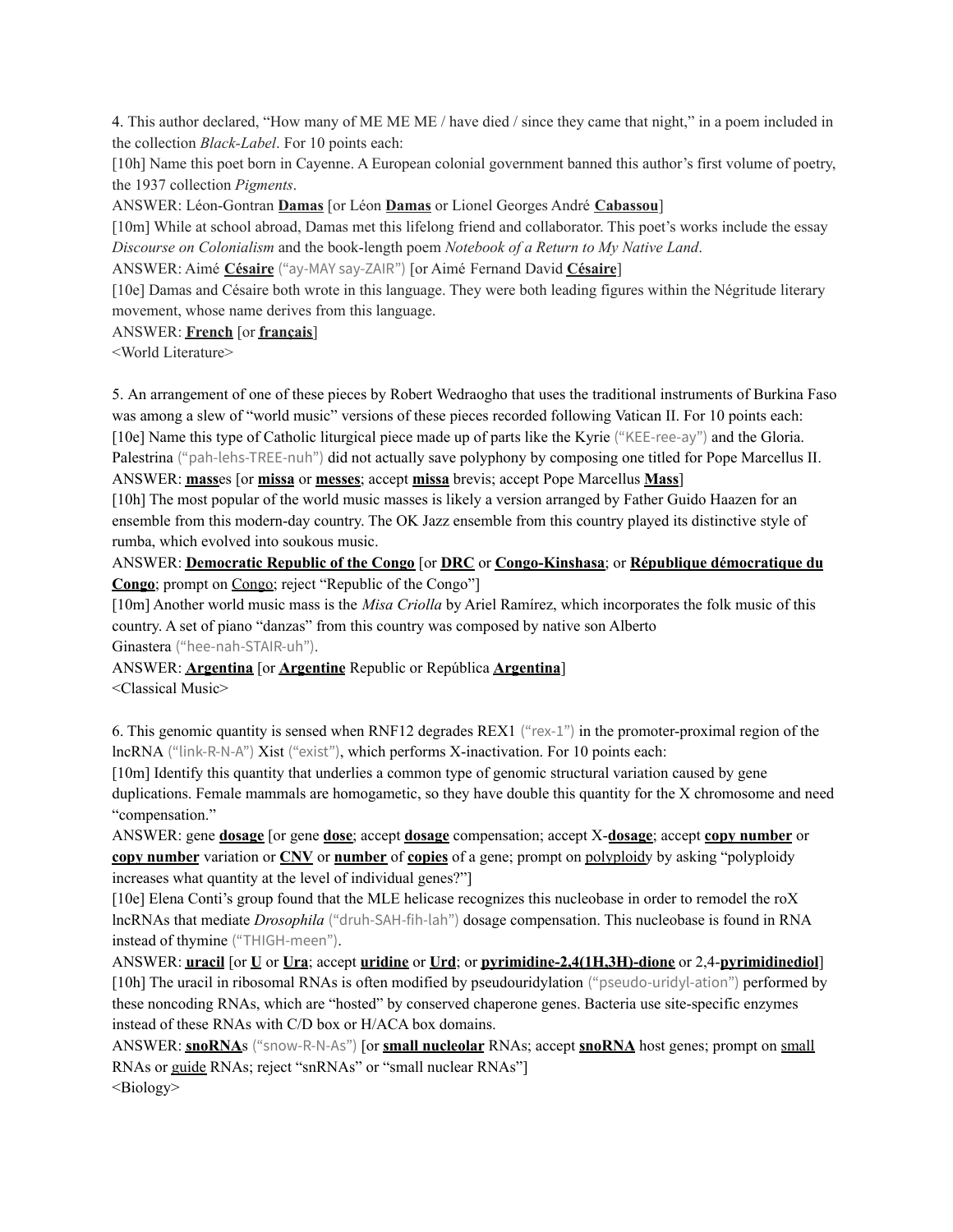7. The first public housing project in Canada, in this city's Hydrostone neighborhood, was constructed with funding from a relief commission created in 1918. For 10 points each:

[10m] Name this city, the site of a World War I disaster in which the *Imo* collided with the explosive-laden *Mont-Blanc*; that largest man-made explosion before 1945 destroyed much of this city's harbor.

### ANSWER: **Halifax**, Nova Scotia

[10h] Before the disaster, the *Imo* was en route to pick up relief supplies to transport to Belgium, where the Canadian Corps staged a "pursuit to" this city during the Hundred Days Offensive. The successes of the British Expeditionary Force in a 1914 battle named for this city were apocryphally attributed to its namesake "Angels." ANSWER: **Mons** [accept Battle of **Mons** or Pursuit to **Mons**; accept Angels of **Mons**]

[10e] The *Imo* intended to load in this American city, which the *Mont-Blanc* had departed before reaching Halifax. German saboteurs destroyed munitions in the 1916 Black Tom explosion, which damaged this city's harbor, including the Statue of Liberty.

# ANSWER: **New York** City [or **NYC**]

<Other History>

8. In the essay "This Lonesome Place," Hilton Als identified an author's religious belief and the isolation of suffering from this condition as guiding factors for her fiction. For 10 points each:

[10h] Name this condition that affected an author who wrote two collections and two novels while living with her mother in Milledgeville, Georgia, and raising over one hundred peafowls. This condition ultimately resulted in that author's 1964 death.

ANSWER: **lupus** [or systemic **lupus** erythematosus or **SLE**; prompt on autoimmune disease]

[10m] Flannery O'Connor's lupus informs disability studies readings of her work; those studies often highlight this story, in which the deceptive Bible salesman Manley Pointer steals the prosthetic leg of the PhD-graduate Joy Hopewell.

# ANSWER: "**Good Country People**"

[10e] The preacher-cum-con man Asa Hawks fakes this disability in O'Connor's novel *Wise Blood*. Hellen Keller wrote about her experience with deafness and this disability in *The Story of My Life*.

# ANSWER: **blind**ness [or being **blind** or being **unable to see**; accept **vision impairment** or equivalents] <American Literature>

9. In a formulation of this thought experiment, millions of people equipped with walkie-talkies can communicate with one another and receive information about a mental state from overhead satellites. For 10 points each: [10h] Name this thought experiment that challenges functionalist theories of consciousness, most famously explained by Ned Block. This thought experiment asks whether a nation of ten to the power of eleven people acting as neurons could produce emotions or thoughts.

ANSWER: **China brain** thought experiment [or **Chinese brain** thought experiment]

[10m] The China brain presents an objection to functionalism by noting the "absence" of these phenomena. These individual, subjective instances of consciousness, such as the taste of coffee, are not experienced by philosophical zombies.

ANSWER: **qualia** [accept absent **qualia**; accept **quale**]

[10e] Ned Block's "Blockhead" is an argument against the notion that these things can display real intelligence. An interrogator tries to determine if a subject is a human or one of these things in a Turing test.

ANSWER: **computer** [or digital **computer**; accept a **machine**; accept an **artificial intelligence** or **AI**; accept **robot**] <Philosophy>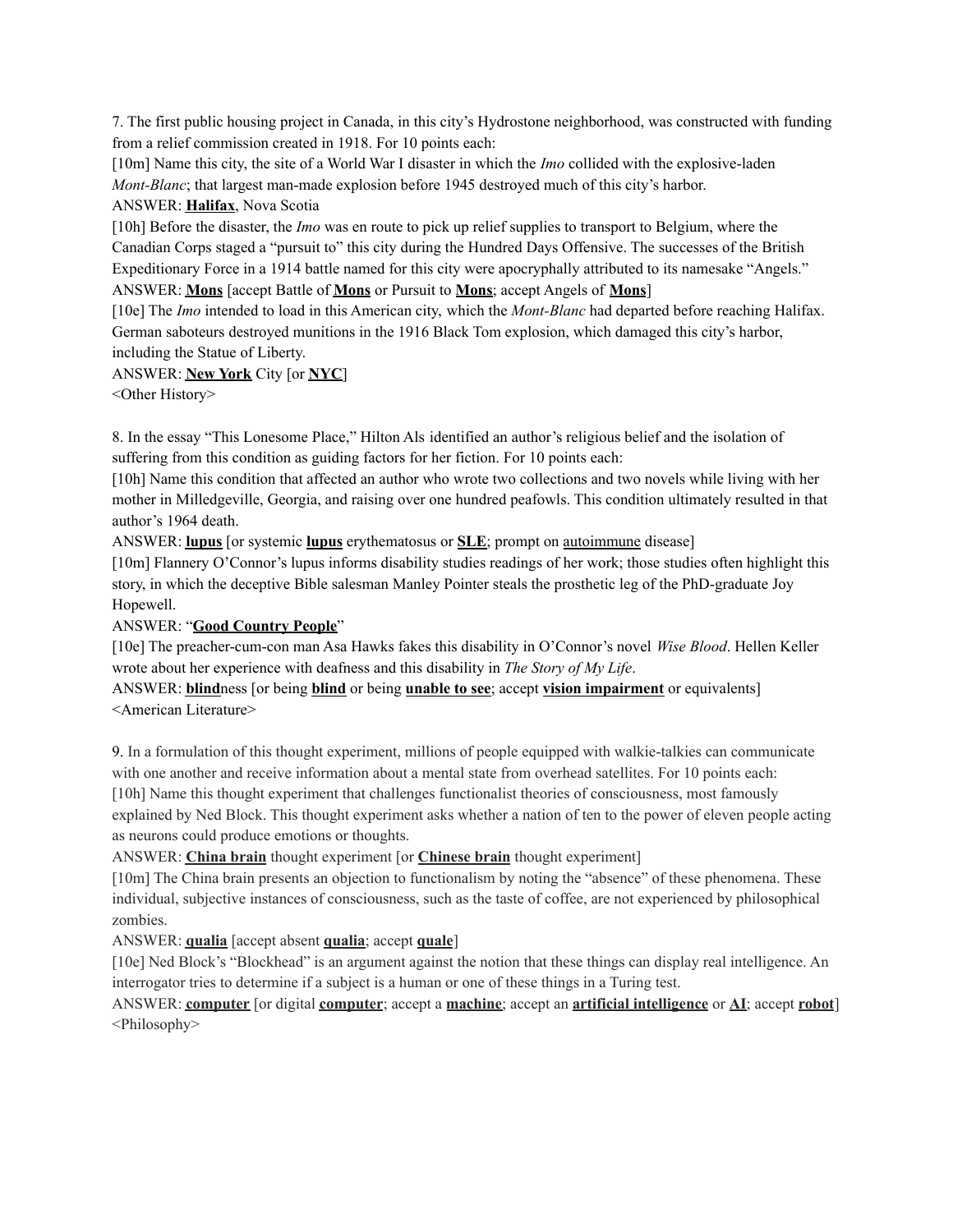10. This designer innovated disco-influenced ready-to-wear caftans and jumpsuits, working with loyal models like Anjelica Huston and Pat Cleveland. For 10 points each:

[10h] Name this fashion designer who popularized Ultrasuede fabric and sleek Greek column dresses in the 1970s. In a recent Netflix miniseries, Ewan McGregor plays this mononymous Studio 54 fixture who dressed Betty Ford. ANSWER: **Halston** [or Roy **Halston** Frowick; accept the **Halston**ettes]

[10m] Halston, a former Bergdorf Goodman milliner, rose to fame after designing a pale-pink type of these hats for Jackie Kennedy. British Gurkhas with chin straps wore precursors of these flat-topped, ovoid, military-style hats. ANSWER: **pillbox** hat [prompt on biretta; prompt on wool hats by asking "in what style?"]

[10e] One of the most prominent Halstonettes was Elsa Peretti, a jewelry designer for this company that popularized sterling silver in the United States. This company's eponymous family names a style of Art Nouveau glass lamps. ANSWER: **Tiffany** & Co. [accept **Tiffany's** or **Tiffany**, Young and Ellis; accept **Tiffany** lamps] <Other Fine Arts>

11. The introduction to this novel claims that it was based on writings in "ancient Chaldee, and Egyptian hieroglyphics" painted on leaves by the Cumaean Sibyl in a cave near Naples. For 10 points each:

[10h] Name this novel about the life of the poor nobleman Lionel Verney in the last quarter of the 21st century, when he travels to Switzerland with Lord Adrian to avoid a plague.

### ANSWER: *The Last Man*

[10m] While writing this novel at the Villa Diodati in Switzerland, the author of *The Last Man* described being each morning "forced to reply with a mortifying negative" during a storytelling contest.

ANSWER: *Frankenstein; or, The Modern Prometheus*

[10e] This English author, who described her trips through Europe in *Rambles in Germany and Italy*, wrote *The Last Man* and *Frankenstein*.

ANSWER: Mary **Shelley** [or Mary Wollstonecraft **Shelley**; or Mary Wollstonecraft **Godwin**] <British Literature>

12. Answer the following about tools found in a machine shop, for 10 points each.

[10h] To ensure that the blades on these saws do not drift, the guides should be just behind the gullets and the thrust bearings should be as close to the blade as possible without touching. When using these saws, stock is fed along a table to the ribbonlike blade stretched between two wheels.

# ANSWER: **band** saws

[10e] The "belt" or "strip" machines for this general process rotate material of a chosen grit size between two drums. In this process, abrasive paper removes surface material, making the surface smoother.

# ANSWER: **sand**ing

[10m] The TIG ("tig") type of these tools requires manual feeding of the filler material, while the filler material is machine-fed in their MIG ("mig") type. Some of these tools use oxyacetylene as a fuel.

ANSWER: **welder**s [or **welding** torches; or **welding** tools; accept arc **welder**s] <Other Science>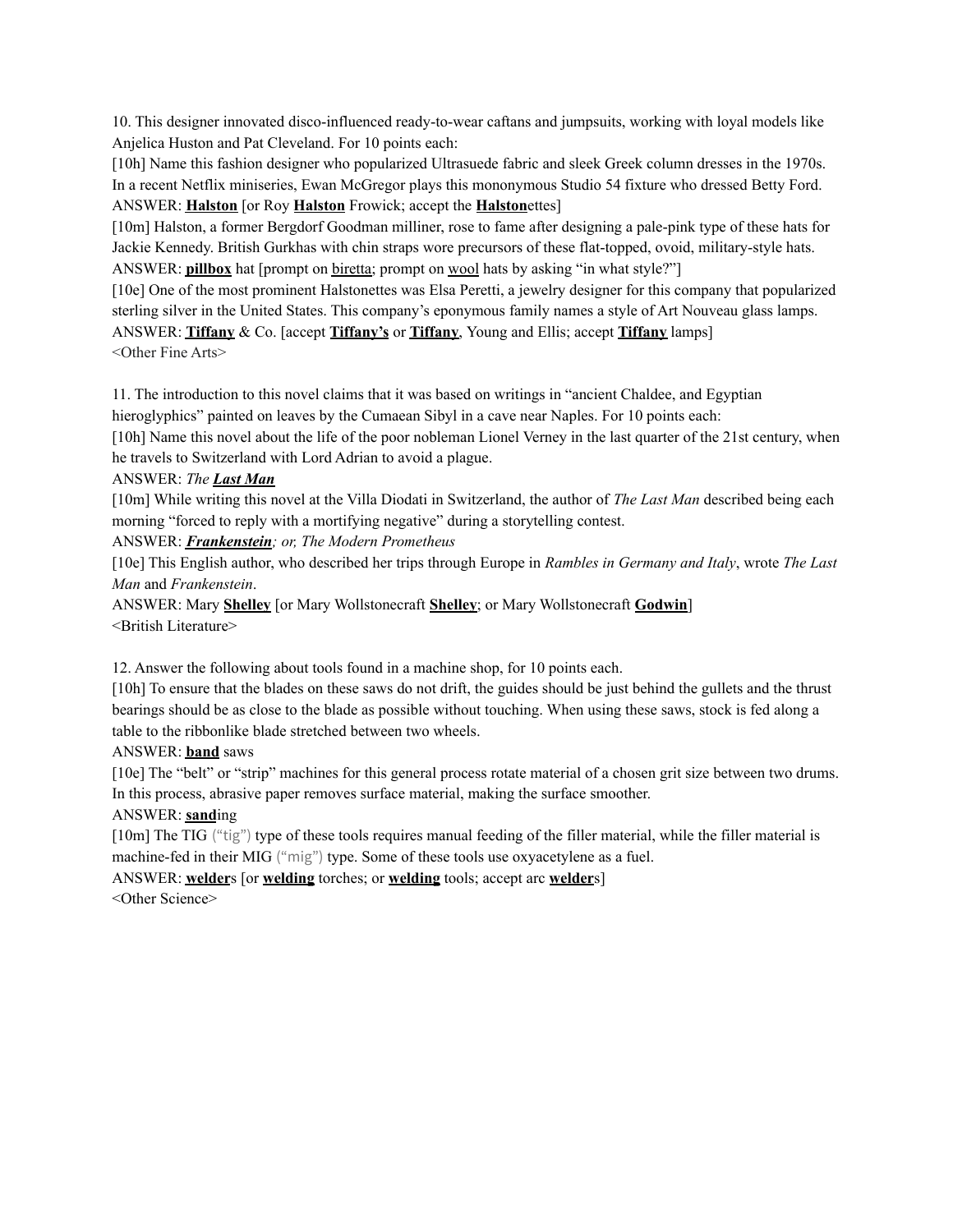13. Answer the following about early editions of Andreas Vesalius's *De Humani Corporis Fabrica*, a Late Renaissance text on human anatomy, for 10 points each.

[10m] Johannes Oporinus, a printer based in this canton, produced most early copies of the *Fabrica*. In this canton, Pope Martin V convened a council that negotiated an end to the Hussite Wars with the Utraquists.

ANSWER: **Basel** [or **Basle** or **Bâle** or **Basilea**; or Canton of **Basel**; accept Council of **Basel**; accept **Basel**-City; accept **Basel**-Country]

[10e] According to a census by Margócsy ("mar-GOO-jee") et al. that traced surviving copies of the *Fabrica*, by 1900, over half the remaining copies were held in universities or public examples of this type of institution. A "lost" example of this type of institution contained texts from one legendarily burned by Julius Caesar.

ANSWER: **library** [or **biblioteca**; accept Great **Library** of Alexandria; accept Lost **Library** of the Moscow Tsars or Golden **Library**]

[10h] The Biblioteca Palafoxiana in this city housed the only copy based outside of Europe until the 19th century. The French general Charles de Lorencez was dismissed after failing to take this city from a defensive force led by Ignacio Zaragosa.

ANSWER: **Puebla** [accept Battle of **Puebla**; or **Puebla** de Zaragoza or **Puebla** de los Ángeles] <European History>

14. Answer the following about the artistic inspirations for Jeff Wall's photographs, for 10 points each.

[10h] In a Wall photograph (emphasize) *inspired by* this painting, a woman's destroyed room contains a dresser with the drawers pulled out and an overturned mattress. Sculptural depictions of elephant heads protrude from the corners of the central object in this 19th-century painting.

ANSWER: *The Death of Sardanapalus* [or *La Mort de Sardanapale*] (by Eugéne Delacroix)

[10m] A man and woman stand in front of a mirror in Wall's *Picture for Women*, which was inspired by this painting. A bowl of oranges sits in the foreground of this painting, which depicts a prostitute wearing a pendant on a black necklace reflected by a mirror.

ANSWER: *A Bar at the Folies-Bergére* [or *Un bar aux Folies Bergère*] (by Édouard Manet)

[10e] Wall's photograph *A Sudden Gust of Wind* was inspired by this Japanese artist, who painted *Thirty-Six Views of Mount Fuji*.

ANSWER: **Hokusai** [or Katsushika **Hokusai**]

<Painting/Sculpture>

15. Stephen Breyer advocated "harmonization" or "comity" across these constructs in a 2016 book that discusses a Convention on the Civil Aspects of Child Abduction. For 10 points each:

[10h] Identify these constructs that name an "adjustment mechanism" for avoiding "carbon leakage" that circumvents emission taxes. A 2020 EU directive provides for "collective redress" of "mass disputes" that infringe on these things.

ANSWER: international **border**s [accept **border** adjustment mechanism or **border** adjustment tax or carbon **border** adjustments or **border** carbon adjustments; accept cross-**border** collective redress; prompt on boundary or similar] [10m] Carbon border adjustments must avoid violating this clause of the WTO rules, which states that concessions granted to one trade partner apply to all others. This clause's three-word name comes from a status awarded in treaties.

ANSWER: **most-favored nation** clause [or **most-favored nation** status or **most-favored nation** principle] [10e] This adjective describes "restraints" like most-favored nation clauses and resale price maintenance used by hub-and-spoke conspiracies. A company controls multiple levels in a supply chain in this type of integration. ANSWER: **vertical** [accept **vertical** integration or **vertical**ly integrated; accept **vertical** restraints; prompt on backward or forward or upstream or downstream by asking "that is an example of what more general type of integration?"]

<Social Science>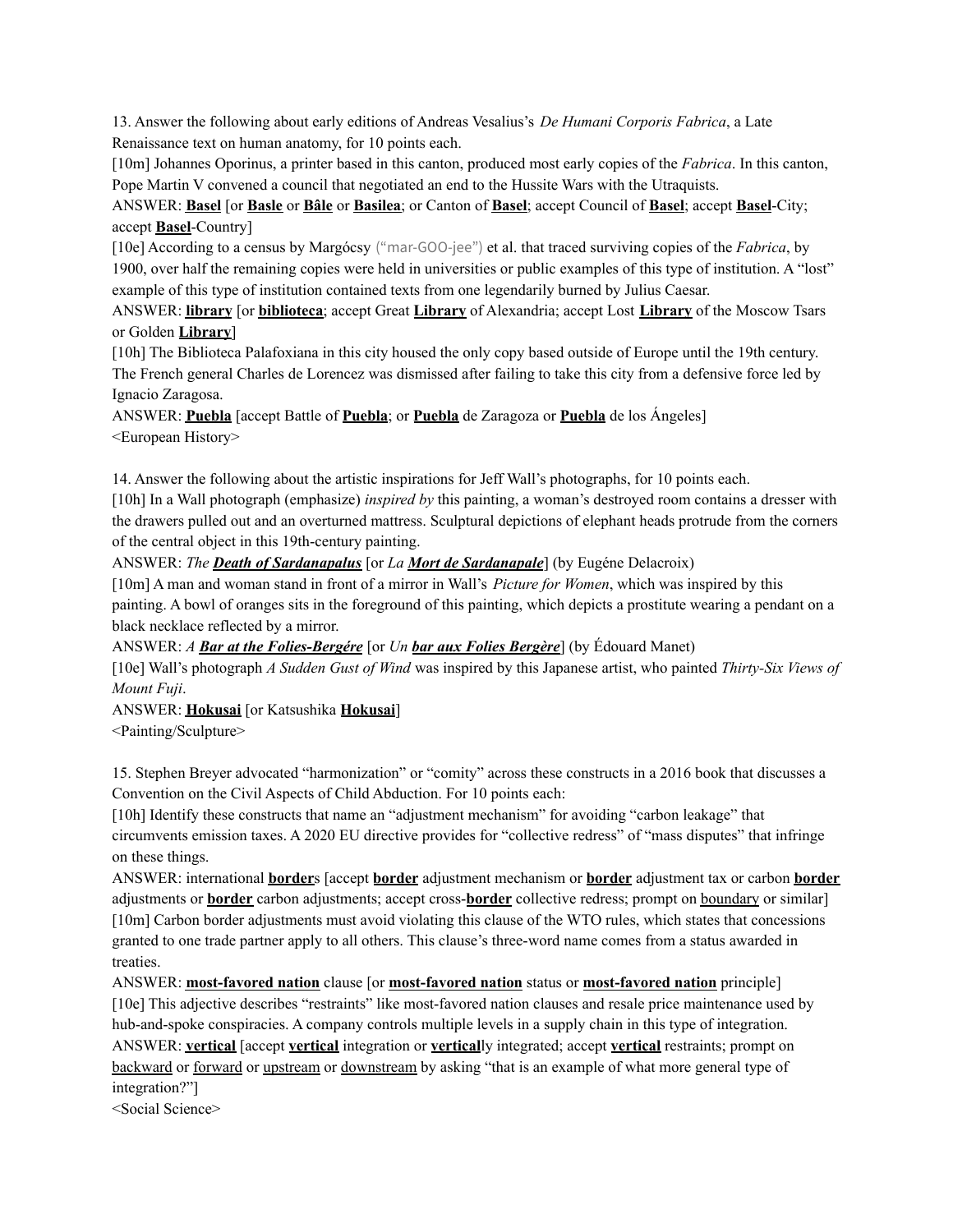16. In a poem named for an image on a specific one of these objects that shows "rough men-at-arms" and "narrow stairs," these objects turn into a "pack of hounds" followed by Hanrahan. For 10 points each:

[10h] Name these objects that characters like "the Ingrate," "the Alchemist," and Roland use to communicate when they are unable to speak. A Matteo Boiardo poem enumerates these objects.

ANSWER: **tarot** ("TAIR-oh") cards [or **tarocchi**; or **tarock**; accept "I **tarrochi**" or "The **Triumphs**"; prompt on cards; prompt on "The Tower" with "what kind of object is 'The Tower' depicted on?"]

[10e] This poet became fascinated with the tarot ("TAIR-oh") after joining Aleister Crowley's Order of the Golden Dawn and titled a poem after the tarot card "The Tower." This Irish poet also wrote "The Second Coming." ANSWER: W. B. **Yeats** [or William Butler **Yeats**]

[10m] Characters communicate with tarot cards in this author's novel *The Castle of Crossed Destinies*. Another novel by this author features a debate by professors of Cimmerian and Cimbrian literature.

### ANSWER: Italo **Calvino**

<European Literature>

17. Jeffrey A. Erbig's book *Where [these people] and Mapmakers Met* analyzes how 18th-century boundary commissions responded to the independent territorial claims of Guenoa and Charrúa tolderías. For 10 points each: [10h] Identify this title that Europeans applied broadly to leaders such as the Lenca Lempira and the Ngäbe Urracá. The Ciboney ("see-BOH-nay") who lived east of the Guanahatabey ("gwah-nah-hah-TAH-bay") conferred this title on rulers who sat on duho ritual seats.

ANSWER: **cacique** ("kah-SEE-kay") [accept **cacicazgo**; accept **cacica**; accept *Where Caciques and Mapmakers Met*]

[10e] Guarionex, Enriquillo, and Hatuey ("ah-TWAY") were caciques on this island, where Anacaona ruled Jaragua before she was captured by Nicolás de Ovando. This Caribbean island's Taíno name, Ayiti, was given to one of its two countries.

### ANSWER: **Hispaniola** [or **Ispayola** or La **Española**]

[10m] Unlike the Caribs, the Taíno did not make beer from this staple crop that they grew with the conuco system and baked on burén griddles. This starchy root crop, which was domesticated in Amazonia, requires cyanide detoxification.

### ANSWER: **cassava** [or **manioc**; or **yuca**; or **mandioca** or **guacamota** or **aipim**; or *Manihot esculenta* or *Manihot esculenta*]

<World History>

18. Unarius Academy of Science cofounder Ernest Norman wrote about his supposed journey to this planet in a book titled for its "voice." For 10 points each:

[10e] Name this home planet of the beings who led George Adamski to inspire the first UFO religions. Besides Earth, this is the only planet in our solar system named after a female deity.

### ANSWER: **Venus** [accept *The Voice of Venus*]

[10h] Another major inspiration for UFO religions was this 1969 book by Erich von Däniken. This book uses the shape of Jomon figurines and the supposedly rust-proof iron pillar of Delhi to argue that ancient people received advanced technology from aliens.

ANSWER: Chariots of the Gods? [or Chariots of the Gods? Unsolved Mysteries of the Past; or Memories of the *Future: Unsolved Mysteries of the Past* or *Erinnerungen an die Zukunft: Ungelöste Rätsel der Vergangenheit*] [10m] The Taiwanese True Way UFO religion relocated its base to this US state in 1997. In this state, Benjamin Roden established an offshoot of Seventh-Day Adventism that operated the New Mount Carmel Center. ANSWER: **Texas** [or **TX**] (Benjamin Roden established the Branch Davidians in Waco.) <Religion>